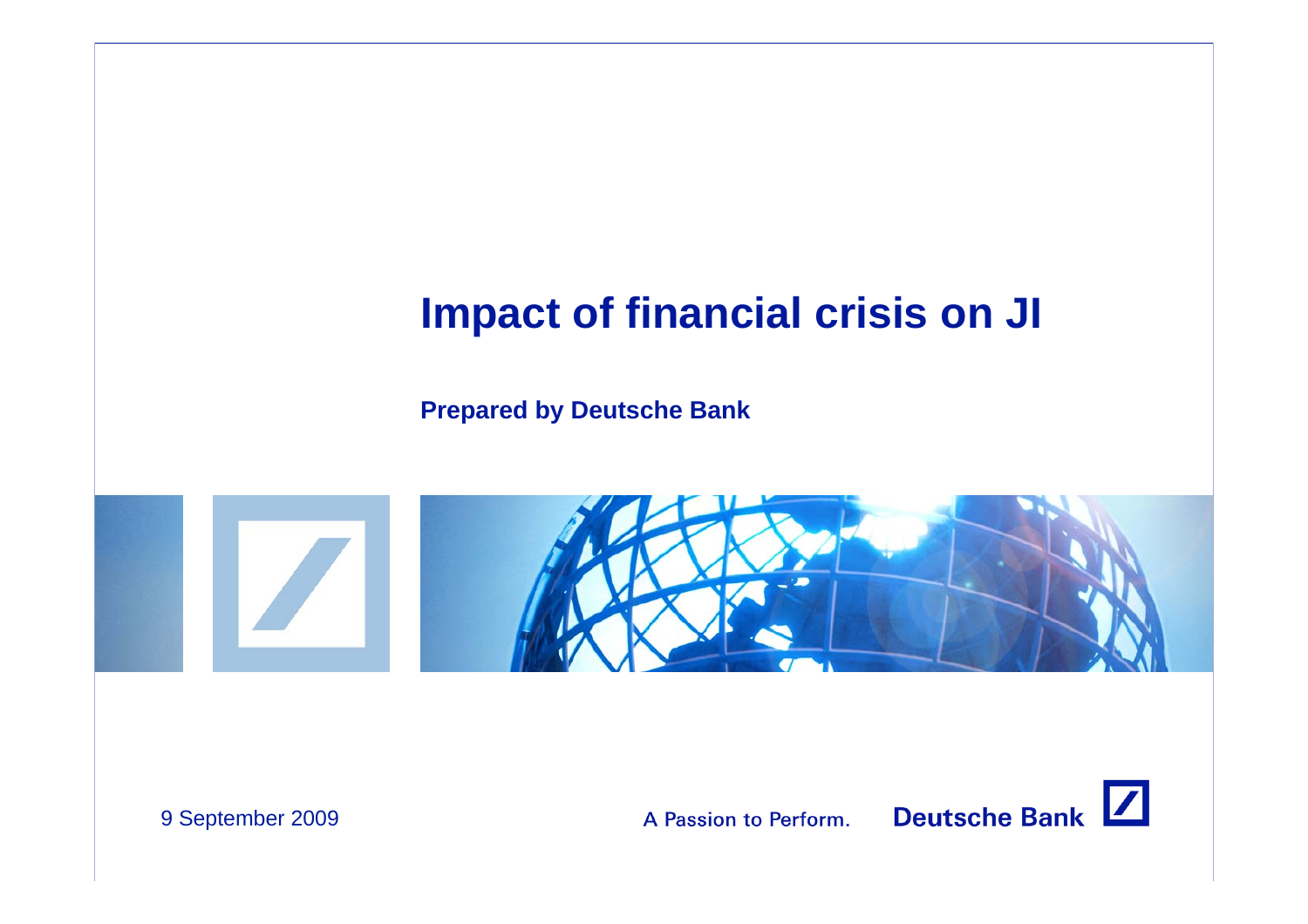## **Financial crisis was a large shock for Emerging Markets (EMs)**

• Economic growth collapsed in Q4/08 and Q1/09

- Investors retreated massively from EMs after Lehman episode
- External financing dried out even for solid countries
- Some currencies plunged more than in full-blown crises in the 1990s

Exports fell dramatically ...  $%$  yoy



Source: IFS

**Capital flows to EMs slumped** USD bn. net



... as did industrial production  $%$  yoy



Source: IHS Global Insight

**EM currencies depreciated sharply** 



\* vs USD except PLN vs EUR Source: IHS Global Insight

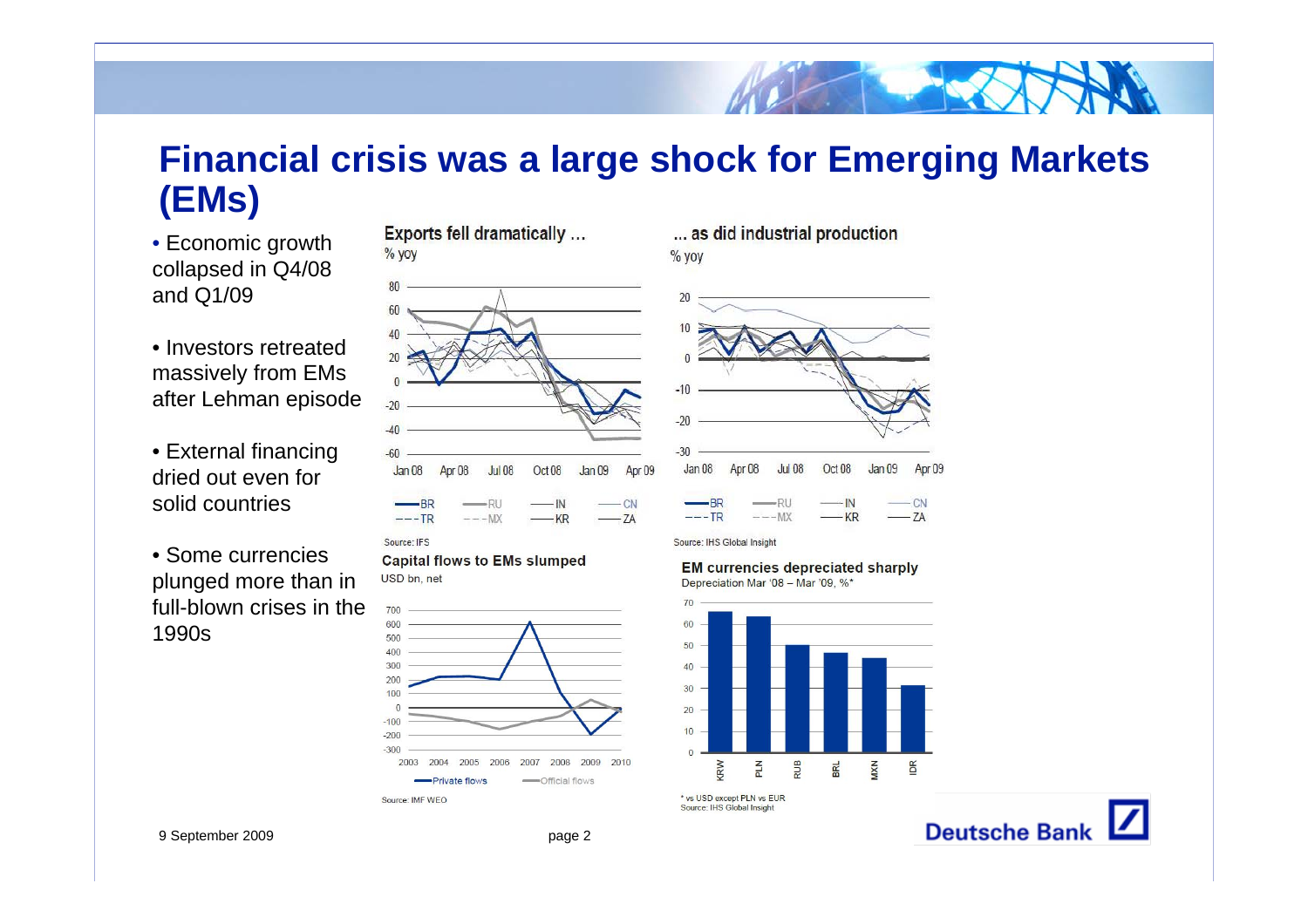## **Eastern Europe: Crisis forces painful adjustment**

#### **CEE: Sharp fall in credit growth**



Real credit growth, % yoy

- $\triangleright$  Private sector with large exposure to FX and external financing
- $\triangleright$  Smaller economies affected by recession in euro area; CIS hit by commodity price slump
- $\triangleright$  Ongoing sharp reversion of credit boom and C/A deficits
- $\triangleright$  Relatively strong public sector finances (or IMF-led aid) a plus
- $\triangleright$  To watch ahead:
	- Bank and corporate balance sheet clean-up
	- $-$  Currency risks in the run up to euro accession

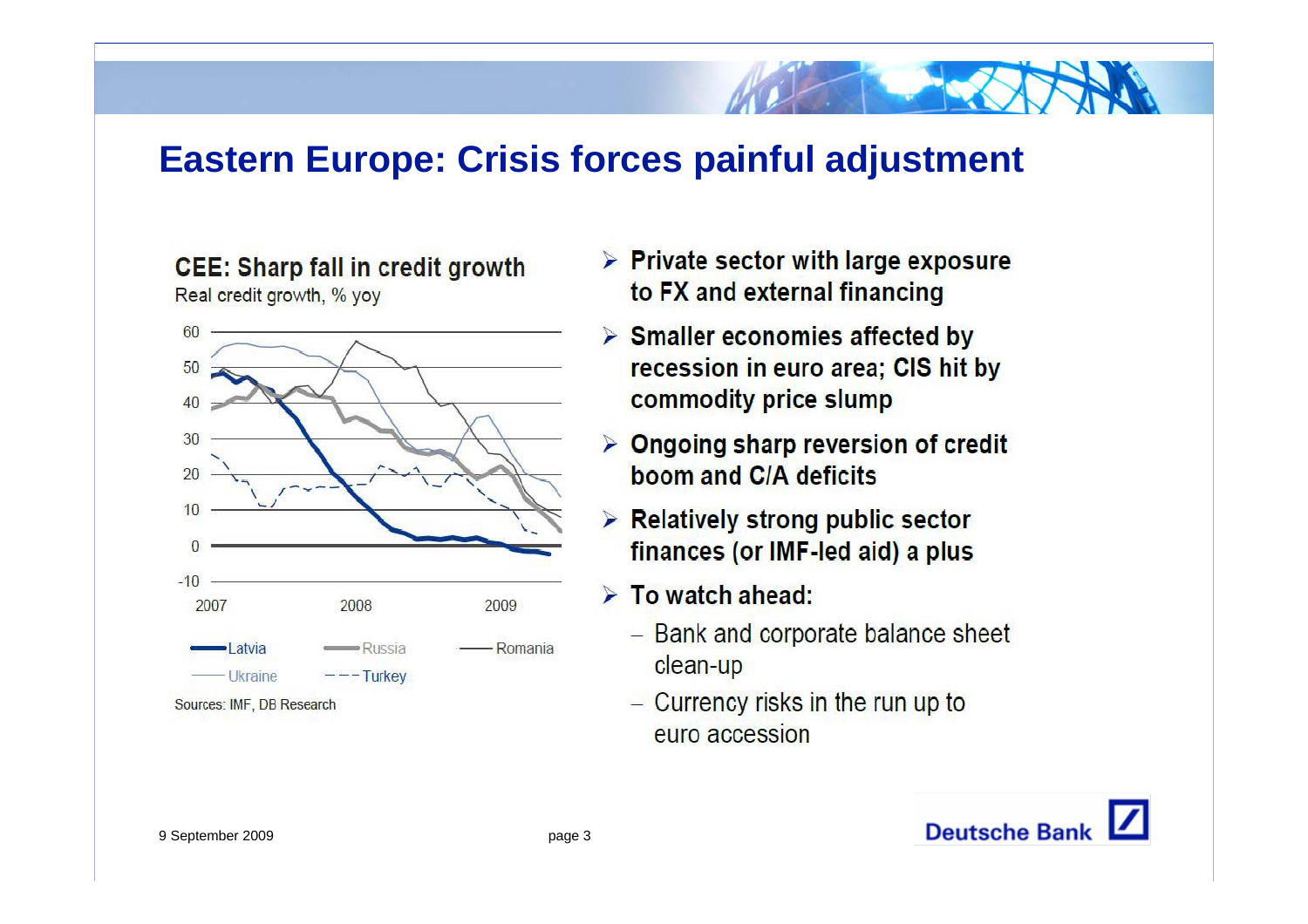### **Eastern Europe lagging behind improving fundamentals elsewhere**



#### **Recession in large developed markets ending**

 $10$ 

2007

 $Q<sub>2</sub>$  $Q<sub>3</sub>$ 



**Emerging markets have recovered or bottomed out**

Q4 2009 Q2

 $-40$ 

2007 Q2

 $Q3$ 

Q4 2008 Q2 Q3 Q4 2009 Q2

Latvia - Russia - Mexico - Romania



 $Q3$ 

Q4 2008 Q2

Sources: IHS Global Insight, DB Research Sources: IHS Global Insight, DB Research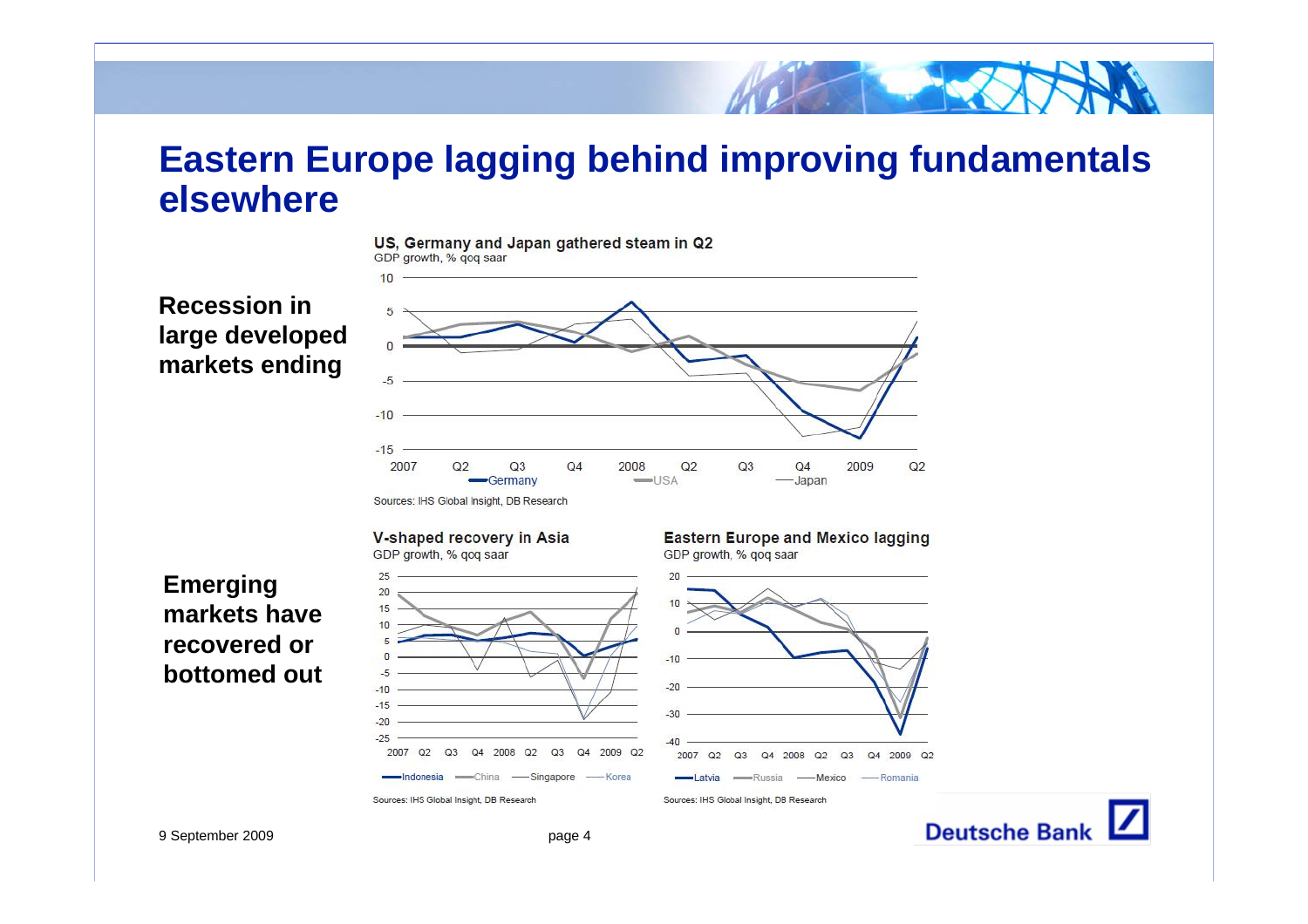## **Impact of financial crisis on Joint Implementation**

- 1. Financial crisis has affected JI in two ways:
	- $\mathcal{C}^{\mathcal{A}}$ Lower ERU production due to drops in industrial production
	- $\mathcal{C}^{\mathcal{A}}$ Projects are postponed due to investment delays caused by lack of financing
- 2. Most financing windows are closed except for the strongest counterparties with ability to offer security for lending
- 3. In addition to credit risk, issuance and transfer ERU procedures remain largely untested:
	- P. Only 3 out of 14 JI countries have issued ERUs
	- Ukraine is the only Eastern European country to have issued any ERUs
- 4. On top of this, pricing expectations of project owners don't reflect the new risk averse environment

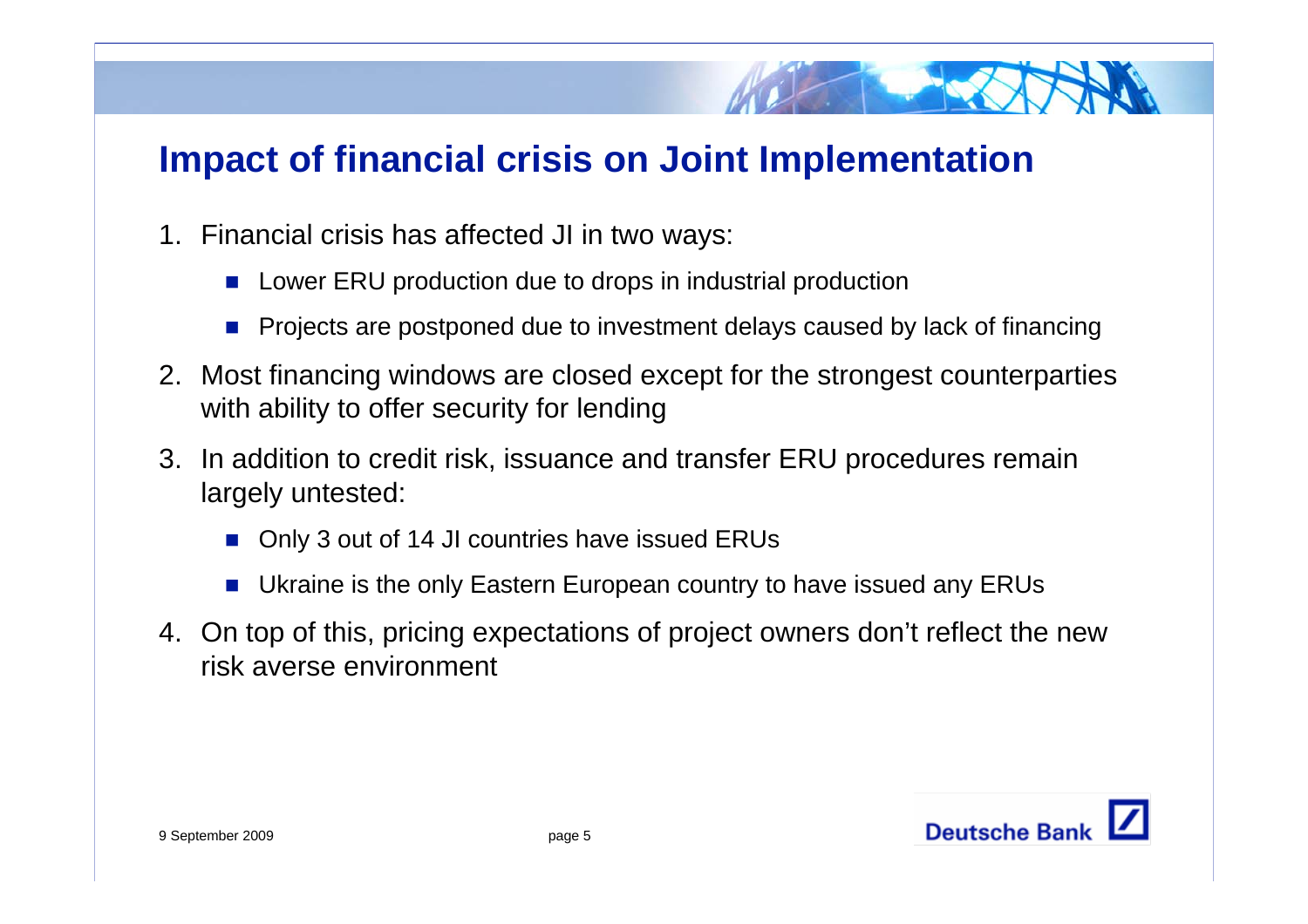

## **Summary**

- П Financial crisis was a large shock for the EM economies
- $\sim$ Situation in EM improves, but Eastern Europe is lagging behind
- П Lower ERU production, adverse credit conditions and investment delays jeopardize the economics of potentially successful JI projects
- П Issuance and transfer procedures remain largely untested
- $\sim$  In limited situations financing for JI projects is available, but only the best projects involving the sound counterparties